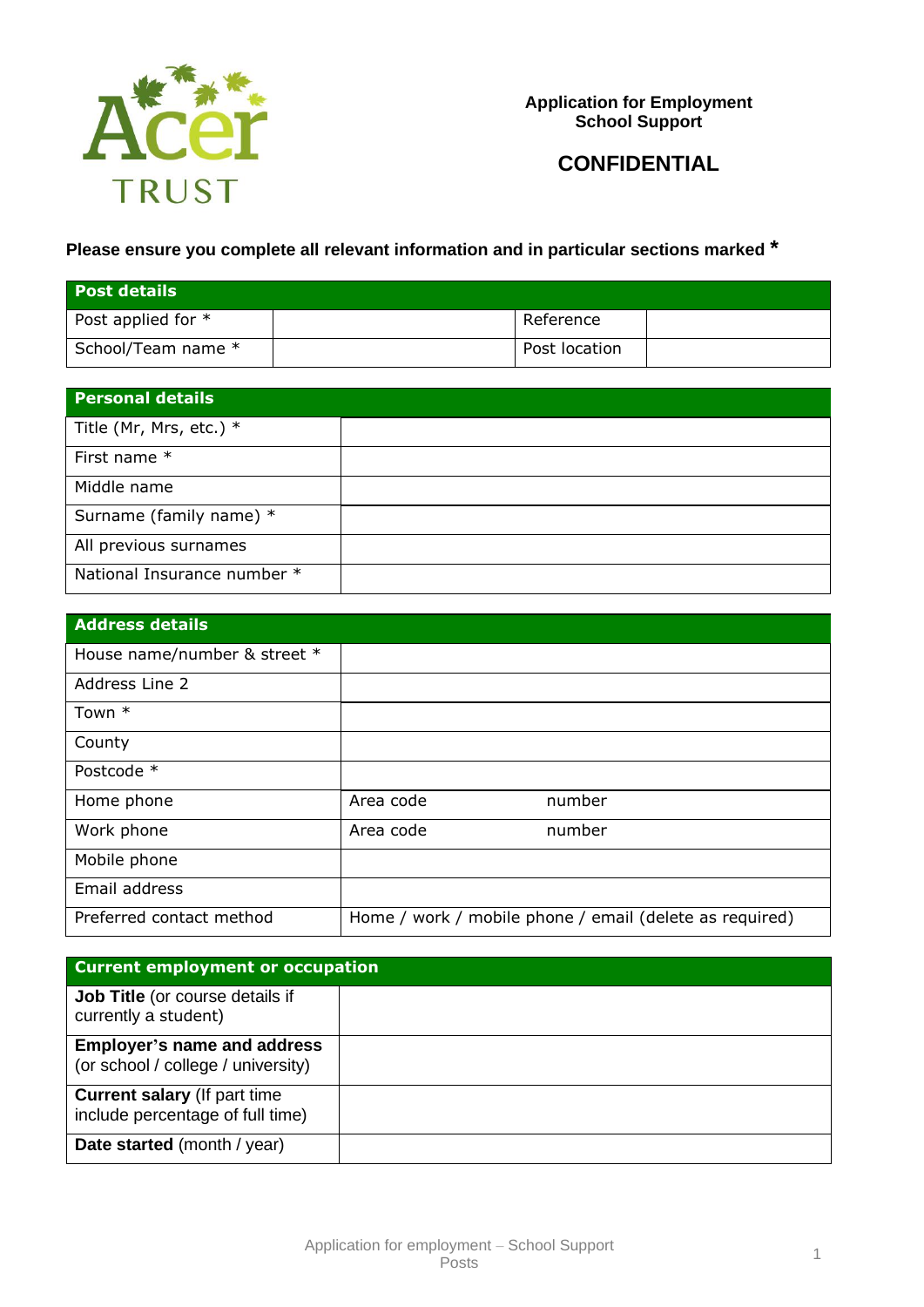## **Previous employment or occupation**

Please give a full history, in chronological order, starting with your most recent occupation and ending with your first occupation since leaving secondary education. Include periods of postsecondary education/training, part time or voluntary work. If you have had periods of time not in employment or education/training please record details providing an explanation (e.g. looking for employment, travelling, or time taken out of paid employment due to child care responsibilities etc.). Provide start and end dates for all occupations. If you have need more space please place on a numbered continuation sheet.

| <b>Job title or Occupation</b>     |  |
|------------------------------------|--|
| <b>Employer's name or Activity</b> |  |
| Date started (month/year)          |  |
| Date left (month/ year)            |  |
| Reason for leaving                 |  |

| <b>Job title or Occupation</b>     |  |
|------------------------------------|--|
| <b>Employer's name or Activity</b> |  |
| Date started (month/year)          |  |
| Date left (month/ year)            |  |
| Reason for leaving                 |  |

| <b>Job title or Occupation</b>     |
|------------------------------------|
| <b>Employer's name or Activity</b> |
| Date started (month/ year)         |
| Date left (month/ year)            |
| Reason for leaving                 |

| <b>Job title or Occupation</b>     |
|------------------------------------|
| <b>Employer's name or Activity</b> |
| Date started (month/year)          |
| Date left (month/ year)            |
| Reason for leaving                 |

| <b>Job title or Occupation</b>     |  |
|------------------------------------|--|
| <b>Employer's name or Activity</b> |  |
| Date started (month/year)          |  |
| Date left (month/ year)            |  |
| Reason for leaving                 |  |

| <b>Job title or Occupation</b>     |  |
|------------------------------------|--|
| <b>Employer's name or Activity</b> |  |
| Date started (month/year)          |  |
| Date left (month/year)             |  |
| Reason for leaving                 |  |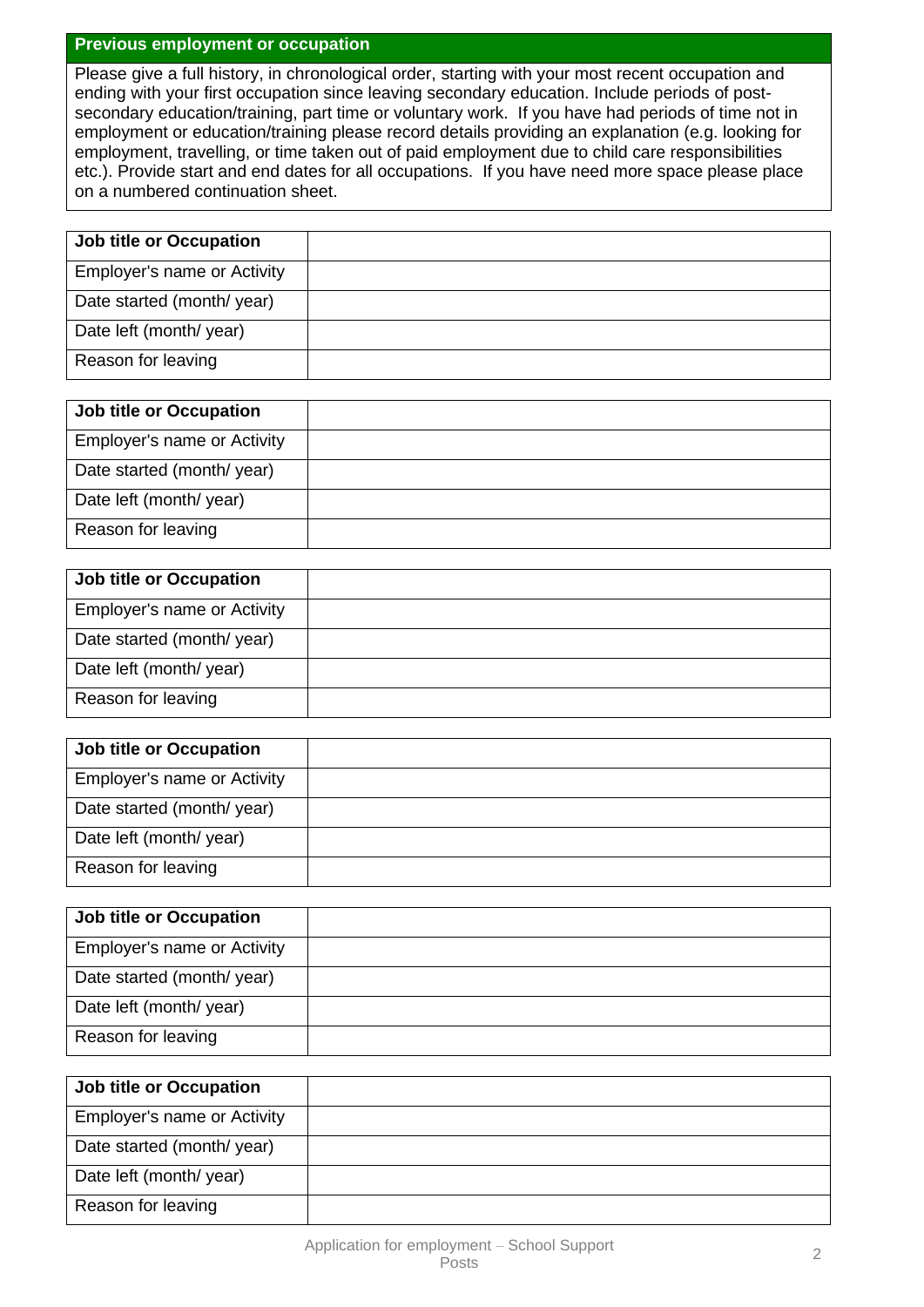## **Qualifications**

Please list any qualifications you have gained or are undertaking (e.g. GCSEs, A-levels, degree, NVQs, professional qualifications) and any additional training you have undertaken which is relevant to the post for which you are applying. If you are shortlisted for interview you will be required to produce original certificates (or other documentary proof of qualifications) where these are specified as an essential requirement of the post.

If you need to add further qualifications, please put these in the *Relevant Skills and Experience* section.

| Name of qualification | Subjects and grades or<br>results expected | School/ College/<br>University attended | Date awarded<br>(month/year) |
|-----------------------|--------------------------------------------|-----------------------------------------|------------------------------|
|                       |                                            |                                         |                              |
|                       |                                            |                                         |                              |
|                       |                                            |                                         |                              |
|                       |                                            |                                         |                              |
|                       |                                            |                                         |                              |
|                       |                                            |                                         |                              |
|                       |                                            |                                         |                              |

## **Membership of professional bodies**

Please give details of any professional bodies to which you belong. If you need to add further bodies, please put these in the Relevant Skills and Experience section.

| Name of professional body | Level of<br>membership | Membership<br>number | Date of<br>membership |
|---------------------------|------------------------|----------------------|-----------------------|
|                           |                        |                      |                       |
|                           |                        |                      |                       |
|                           |                        |                      |                       |
|                           |                        |                      |                       |

#### **Training**

Please list any additional training you have undertaken which is relevant to the post for which you are applying. If you need to add further items, please put these in the *Relevant Skills and Experience* section.

| Name of course | Date completed<br>(month/year) |
|----------------|--------------------------------|
|                |                                |
|                |                                |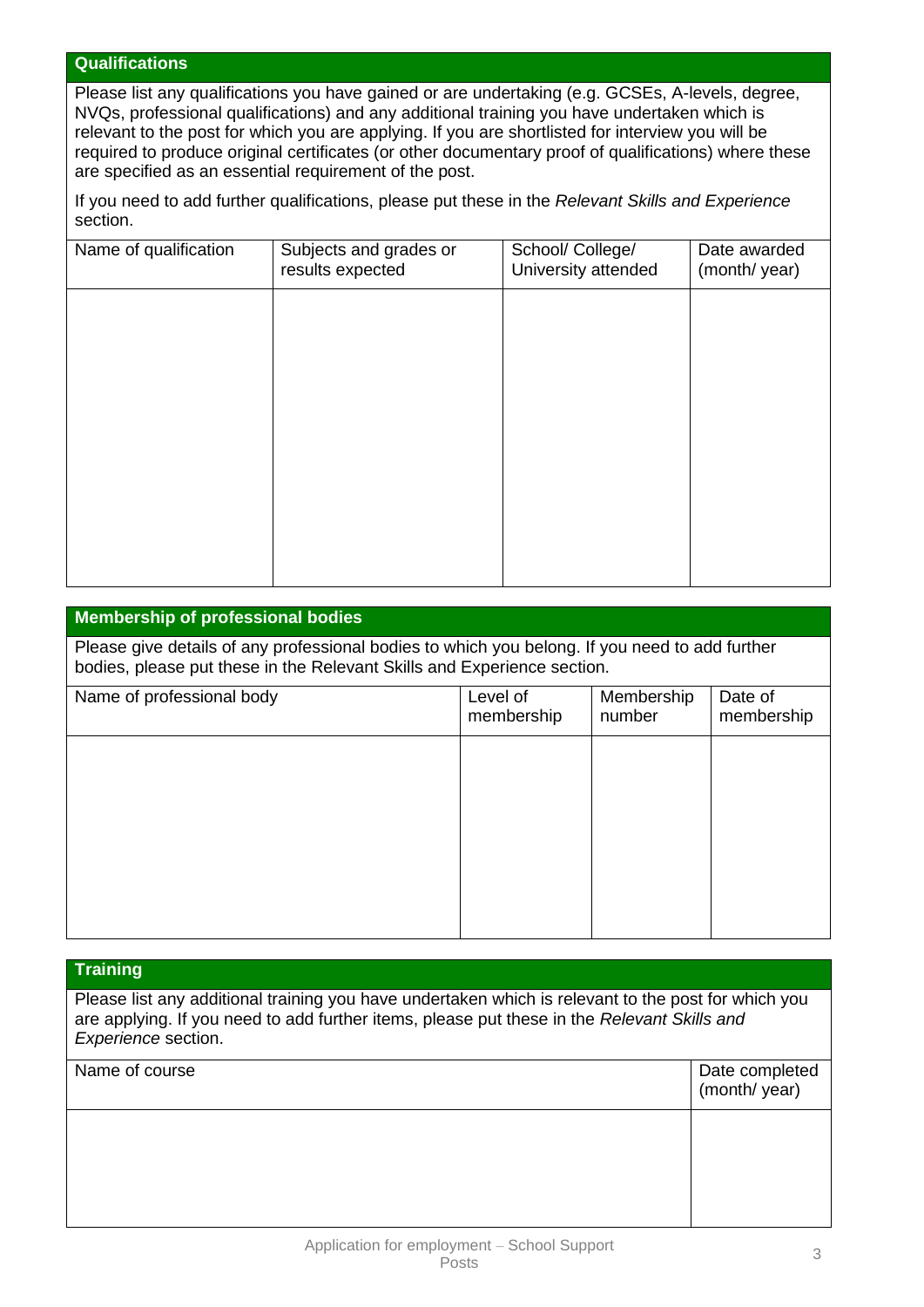| <b>Reason for application</b> |  |
|-------------------------------|--|

Please briefly outline the reasons for your interest in this role and the motivation for applying.

Continue on separate sheet if necessary.

## **Relevant skills and experience**

Please write about how you would use your past experience /skills in the role for which you are applying. Please show by giving examples of any experiences, behaviours and skills how you meet the selection criteria listed for the post. You may use duties in your present or previous jobs and any other areas such as temporary work, voluntary work, studies or spare-time activities.

Continue on separate sheet if necessary.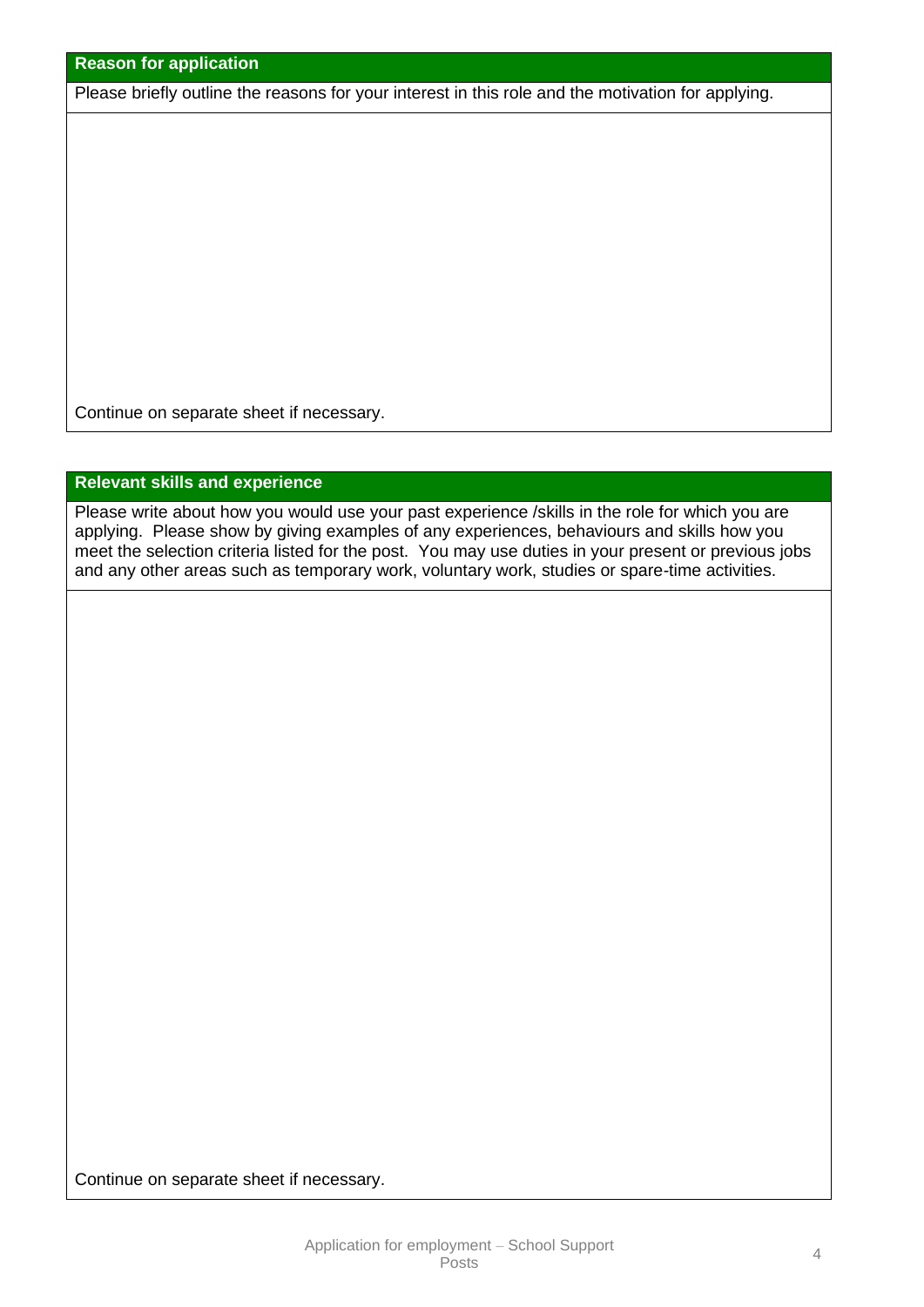## **Referees**

Please give details of at least two referees who can confirm that you meet the selection criteria for the post. **Your referees should not be related to you in any way nor writing solely as a colleague or friend**.

If you are (or have recently been) employed, one must be your current or last employer. If you are (or have recently been) a student, one should be a senior staff member from your place of study.

If you are applying for any job in a school or working with children or young people in any other setting, and you are not currently working with them but have done so in the past, one referee should be from a senior manager in that organisation.

Please note that for school roles we normally take up references for all shortlisted candidates and may approach previous employers for information to verify particular experience or qualifications before interview.

| <b>Referees:</b>                                                      | Referee 1 *                              | Referee 2* | Referee 3 |
|-----------------------------------------------------------------------|------------------------------------------|------------|-----------|
|                                                                       | (Current or most<br>recent line manager) |            |           |
| <b>Title</b>                                                          |                                          |            |           |
| First name                                                            |                                          |            |           |
| Surname<br>(family name)                                              |                                          |            |           |
| Organisation name<br>and position of referee                          |                                          |            |           |
| <b>Address</b>                                                        |                                          |            |           |
| Postcode                                                              |                                          |            |           |
| Telephone<br>(inc. area code)                                         |                                          |            |           |
| Email address                                                         |                                          |            |           |
| May we contact this<br>referee without further<br>authority from you? | Yes / No *                               | Yes / No * | Yes / No  |

| <b>Additional details</b>                                                                  |                |                                                                     |  |  |
|--------------------------------------------------------------------------------------------|----------------|---------------------------------------------------------------------|--|--|
| Do you require sponsorship under the UK points based registration<br>Yes / No<br>system? * |                |                                                                     |  |  |
|                                                                                            |                | If you answered "Yes" to the question above, please provide details |  |  |
|                                                                                            |                |                                                                     |  |  |
|                                                                                            |                |                                                                     |  |  |
|                                                                                            |                |                                                                     |  |  |
| When would you be available to start work?                                                 |                |                                                                     |  |  |
| Where did you see this post advertised? (please tick).                                     |                |                                                                     |  |  |
|                                                                                            |                |                                                                     |  |  |
| Website                                                                                    | <b>Details</b> | .                                                                   |  |  |
| Publication                                                                                | <b>Details</b> | .                                                                   |  |  |
| Other                                                                                      | <b>Details</b> |                                                                     |  |  |
|                                                                                            |                |                                                                     |  |  |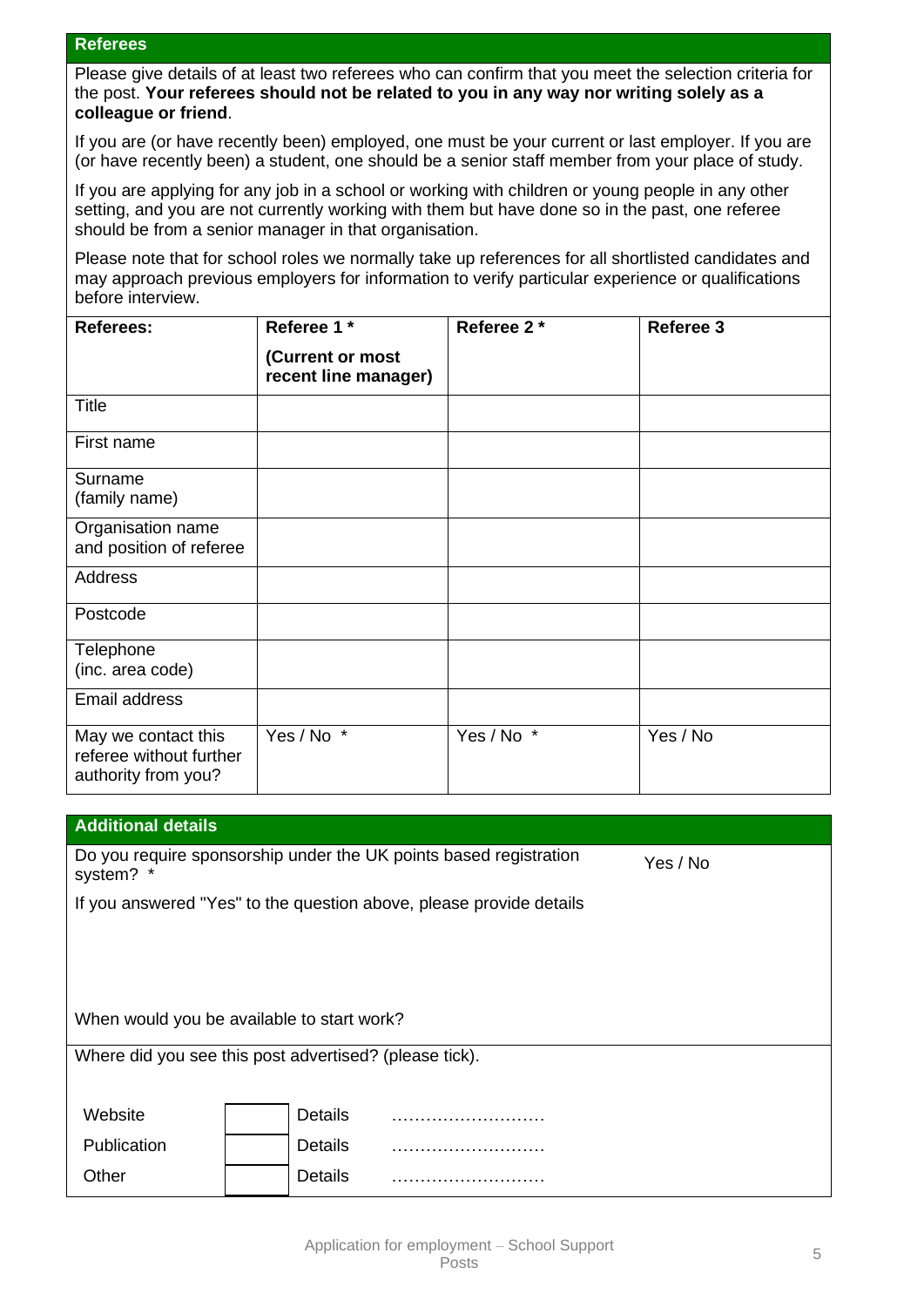## **Convictions policy**

Because of the nature of the work for which you are applying, we are legally obligated to process an enhanced Disclosure and Barring Service (DBS) check before making appointments to relevant posts.

The DBS check will reveal both spent and unspent convictions, cautions, reprimands and final warnings, and any other information held by local police that's considered relevant to the role. Any information that is "protected" under the Rehabilitation of Offenders Act 1974 (Exceptions) Order 1975 will not appear on a DBS certificate. You can find out what information will be revealed here: DBS filtering guide - GOV.UK [\(www.gov.uk\)](http://www.gov.uk/)

For posts in regulated activity, the DBS check will include a barred list check. Please be aware that it is an offence to seek employment in regulated activity if you are on a barred list.

If you are invited to interview, you will be asked to declare any sanctions that would be revealed by a DBS check. Any information you give will be completely confidential and will be considered only in relation to the job for which you are applying. If your application is successful and you did not disclose any relevant sanctions it could result in dismissal or disciplinary action being taken against you.

If you are applying for a role in one of our primary schools, we will also use the DBS check to ensure we comply with the Childcare Disqualification Regulations. It is an offence to provide or manage childcare covered by these regulations if you are disqualified.

## **Do you have a DBS certificate?:**  $*$  □ Yes □ No Date of check:

If you've lived or worked outside of the UK in the last 5 years, we may require additional information in order to comply with 'safer recruitment' requirements, in which case we may contact you for additional information in due course.

## **Have you lived or worked outside of the UK in the last 5 years?:**  $*$  □ Yes □ No

Any job offer will be conditional on the satisfactory completion of the necessary pre-employment checks.

## **Data Protection Statement**

We will use the information you have provided on this application form, together with other information we may obtain about you, e.g. from your referees and from carrying out security or DBS checks (when such checks are relevant to the post), to assess your suitability for employment with us, for administration and management purposes and for statistical analysis. We undertake this processing on the basis of Fulfilment of Contract and Legal Obligation. We may disclose your information to our service providers and agents for these purposes. You can find out more about how we will process your information in our [Applicant Privacy Notice](https://tinyurl.com/tz9p3jk) on our website.

## **Declaration**

By submitting this form you undertake that the information you have provided is true and accurate to the best of your knowledge.

The information I have given on this form is true and accurate to the best of my knowledge. I confirm that I have read the data protection statement contained in this document.

| Signed | Date |  |
|--------|------|--|
|        |      |  |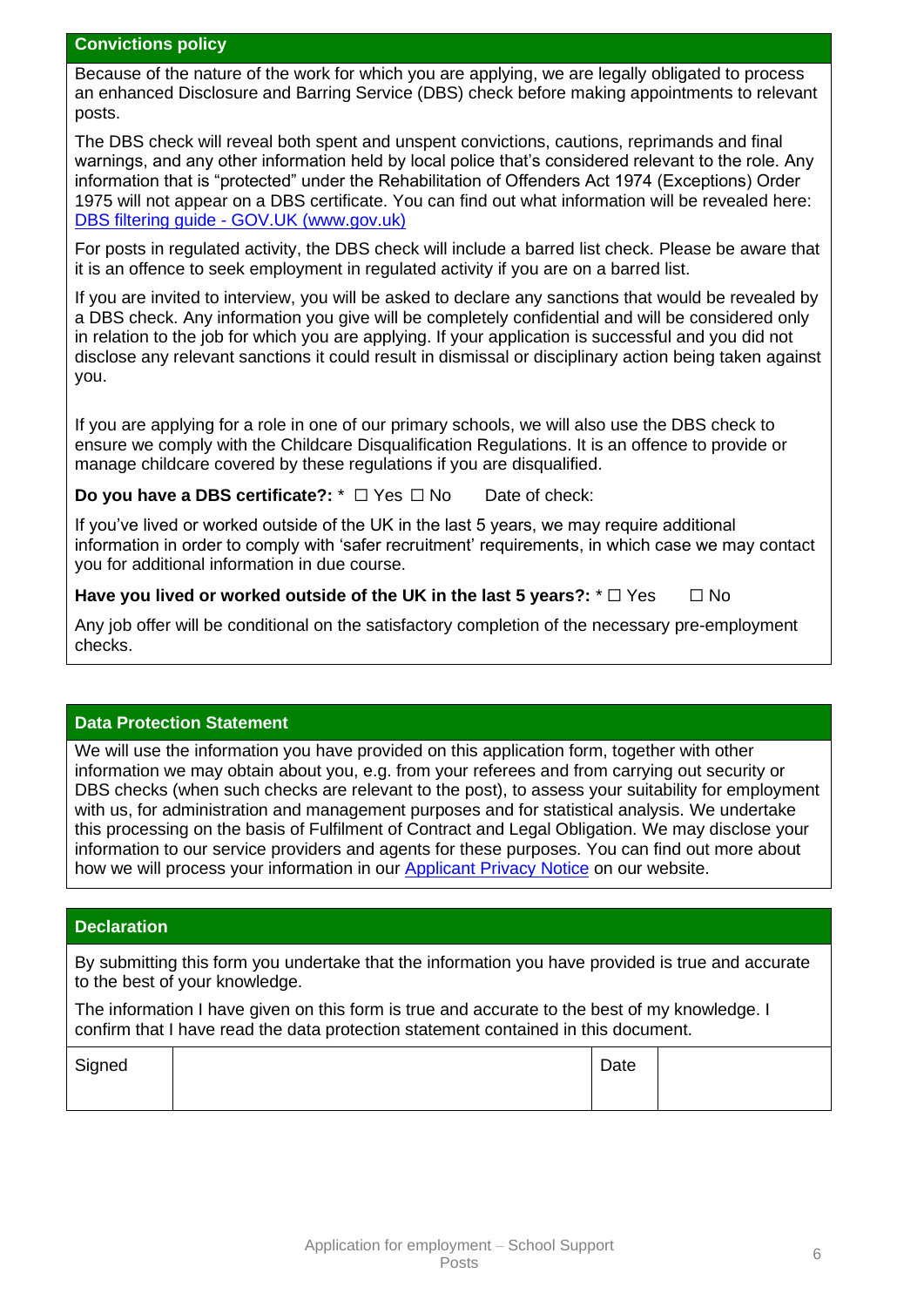#### **Information for candidates with a disability**

We welcome applications from all sectors of the community, including candidates with disabilities.

The Disability Discrimination Act 1995 defines disability as "a physical or mental impairment which has a substantial and long-term adverse effect on the ability to carry out normal day-today activities."

You can obtain further advice from the Disability Rights Commission http://www.drc.org.uk/ Tel: 08457 622 633

## **Arrangements if selected for interview**

If you have a disability, please indicate whether you would need any of the following arrangements to be made if you were invited to interview:

| Interview information on audio tape                                                        |  |
|--------------------------------------------------------------------------------------------|--|
| Interview information in large print format                                                |  |
| Sign language or other assistance with<br>communication at interview                       |  |
| Other assistance details:                                                                  |  |
| Induction loop in interview room                                                           |  |
| Wheelchair-accessible location for interview                                               |  |
| Car parking space for interview                                                            |  |
| Facility for personal carer, assistant or<br>other person to accompany you at<br>interview |  |
| Other requirements $-$ please give details:                                                |  |
|                                                                                            |  |
|                                                                                            |  |

#### **Arrangements if appointed**

Please give details below of any adjustments which would need to be made in order for you to be able to carry out the duties of the job if appointed: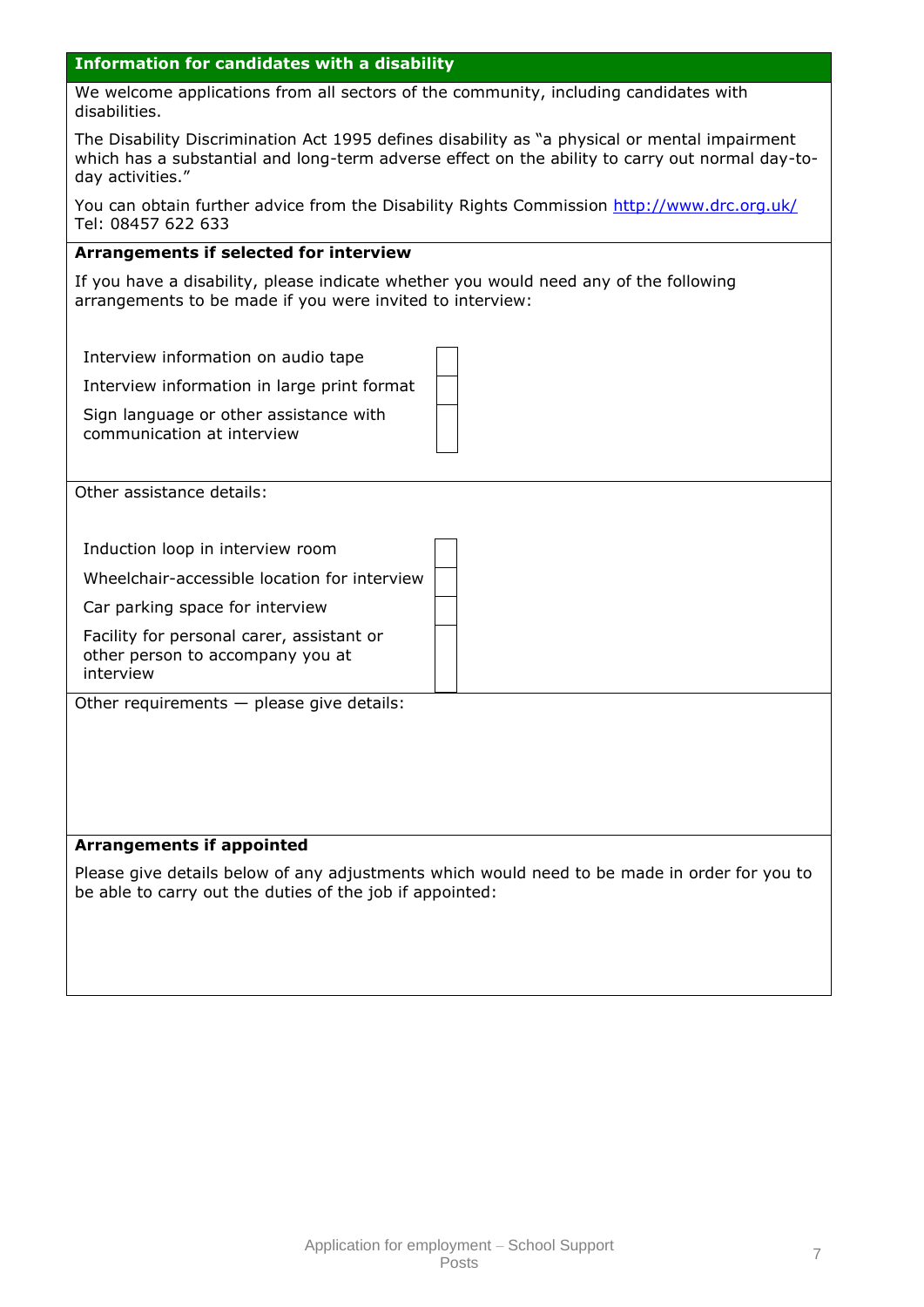| [For school use only] Position reference:                                                                                                                                                                                                                                                                                                                             |                                                                                                                                              |                          |                                                                                                            |  |  |  |
|-----------------------------------------------------------------------------------------------------------------------------------------------------------------------------------------------------------------------------------------------------------------------------------------------------------------------------------------------------------------------|----------------------------------------------------------------------------------------------------------------------------------------------|--------------------------|------------------------------------------------------------------------------------------------------------|--|--|--|
| <b>Equal opportunities</b>                                                                                                                                                                                                                                                                                                                                            |                                                                                                                                              |                          |                                                                                                            |  |  |  |
| We are an equal opportunity employer and are committed to promoting equality and social<br>inclusion. We aim to ensure that unlawful or otherwise unjustifiable discrimination does not take<br>place in our recruitment or employment practices. To help us to monitor the effectiveness of this<br>policy you are asked to provide the information requested below. |                                                                                                                                              |                          |                                                                                                            |  |  |  |
| This information is confidential and does not form part of your application. It will be detached from<br>your application form when it is received, and the information will not be taken into account when<br>making the appointment.                                                                                                                                |                                                                                                                                              |                          |                                                                                                            |  |  |  |
|                                                                                                                                                                                                                                                                                                                                                                       | $\square$ 16-25                                                                                                                              | $\Box$ 41-50             | $\Box$ 61-65                                                                                               |  |  |  |
| What is your age?                                                                                                                                                                                                                                                                                                                                                     | $\square$ 26-30                                                                                                                              | $\square$ 51-60          | $\Box$ 65+                                                                                                 |  |  |  |
|                                                                                                                                                                                                                                                                                                                                                                       | $\Box$ 31-40                                                                                                                                 |                          |                                                                                                            |  |  |  |
| What is your sex?                                                                                                                                                                                                                                                                                                                                                     | $\Box$ Male                                                                                                                                  | $\square$ Female         |                                                                                                            |  |  |  |
|                                                                                                                                                                                                                                                                                                                                                                       | $\Box$ Male                                                                                                                                  | $\Box$ Other             |                                                                                                            |  |  |  |
| What gender are you?                                                                                                                                                                                                                                                                                                                                                  | $\Box$ Female                                                                                                                                | $\Box$ Prefer not to say |                                                                                                            |  |  |  |
| Do you identify as the gender you were assigned                                                                                                                                                                                                                                                                                                                       |                                                                                                                                              | $\Box$ Yes               | $\Box$ Prefer not to say                                                                                   |  |  |  |
| at birth?                                                                                                                                                                                                                                                                                                                                                             |                                                                                                                                              | $\Box$ No                |                                                                                                            |  |  |  |
|                                                                                                                                                                                                                                                                                                                                                                       | How would you describe your ethnic origin?                                                                                                   |                          |                                                                                                            |  |  |  |
| <b>White</b><br>$\Box$ British<br>$\Box$ Irish<br>□ Gypsy or Irish Traveller<br>$\Box$ Any other White background                                                                                                                                                                                                                                                     | <b>Mixed</b><br>$\Box$ White and Asian<br>$\Box$ White and Black African<br>□ White and Black Caribbean<br>$\Box$ Any other mixed background |                          | <b>Asian or British Asian</b><br>$\Box$ Bangladeshi<br>$\Box$ Indian<br>$\Box$ Pakistani<br>$\Box$ Chinese |  |  |  |
| <b>Black or Black British</b>                                                                                                                                                                                                                                                                                                                                         | <b>Other Ethnic groups</b>                                                                                                                   |                          |                                                                                                            |  |  |  |
| $\Box$ African<br>$\Box$ Arab                                                                                                                                                                                                                                                                                                                                         |                                                                                                                                              |                          |                                                                                                            |  |  |  |
|                                                                                                                                                                                                                                                                                                                                                                       |                                                                                                                                              |                          |                                                                                                            |  |  |  |
| □ Caribbean                                                                                                                                                                                                                                                                                                                                                           | $\Box$ Any other ethnic group                                                                                                                |                          | $\Box$ Prefer not to say                                                                                   |  |  |  |
| $\Box$ Any other Black background                                                                                                                                                                                                                                                                                                                                     |                                                                                                                                              |                          |                                                                                                            |  |  |  |
|                                                                                                                                                                                                                                                                                                                                                                       | Which of the following best describes your sexual orientation?                                                                               |                          |                                                                                                            |  |  |  |
| $\Box$ Bisexual<br>$\Box$ Heterosexual/straight                                                                                                                                                                                                                                                                                                                       | □ Homosexual<br>$\Box$ Other                                                                                                                 |                          | $\Box$ Prefer not to say                                                                                   |  |  |  |
|                                                                                                                                                                                                                                                                                                                                                                       | What is your religion or belief?                                                                                                             |                          |                                                                                                            |  |  |  |
| $\Box$ Agnostic                                                                                                                                                                                                                                                                                                                                                       | $\square$ Jain                                                                                                                               |                          | $\Box$ Other                                                                                               |  |  |  |
| $\Box$ Atheist                                                                                                                                                                                                                                                                                                                                                        | $\Box$ Jewish                                                                                                                                |                          | $\Box$ Pagan                                                                                               |  |  |  |
| $\Box$ Buddhist                                                                                                                                                                                                                                                                                                                                                       | $\Box$ Muslim                                                                                                                                |                          | $\square$ Sikh                                                                                             |  |  |  |
| $\Box$ Christian<br>$\Box$ Hindu                                                                                                                                                                                                                                                                                                                                      | $\Box$ No religion                                                                                                                           |                          | $\Box$ Prefer not to say                                                                                   |  |  |  |

 $\mathbf{I}$